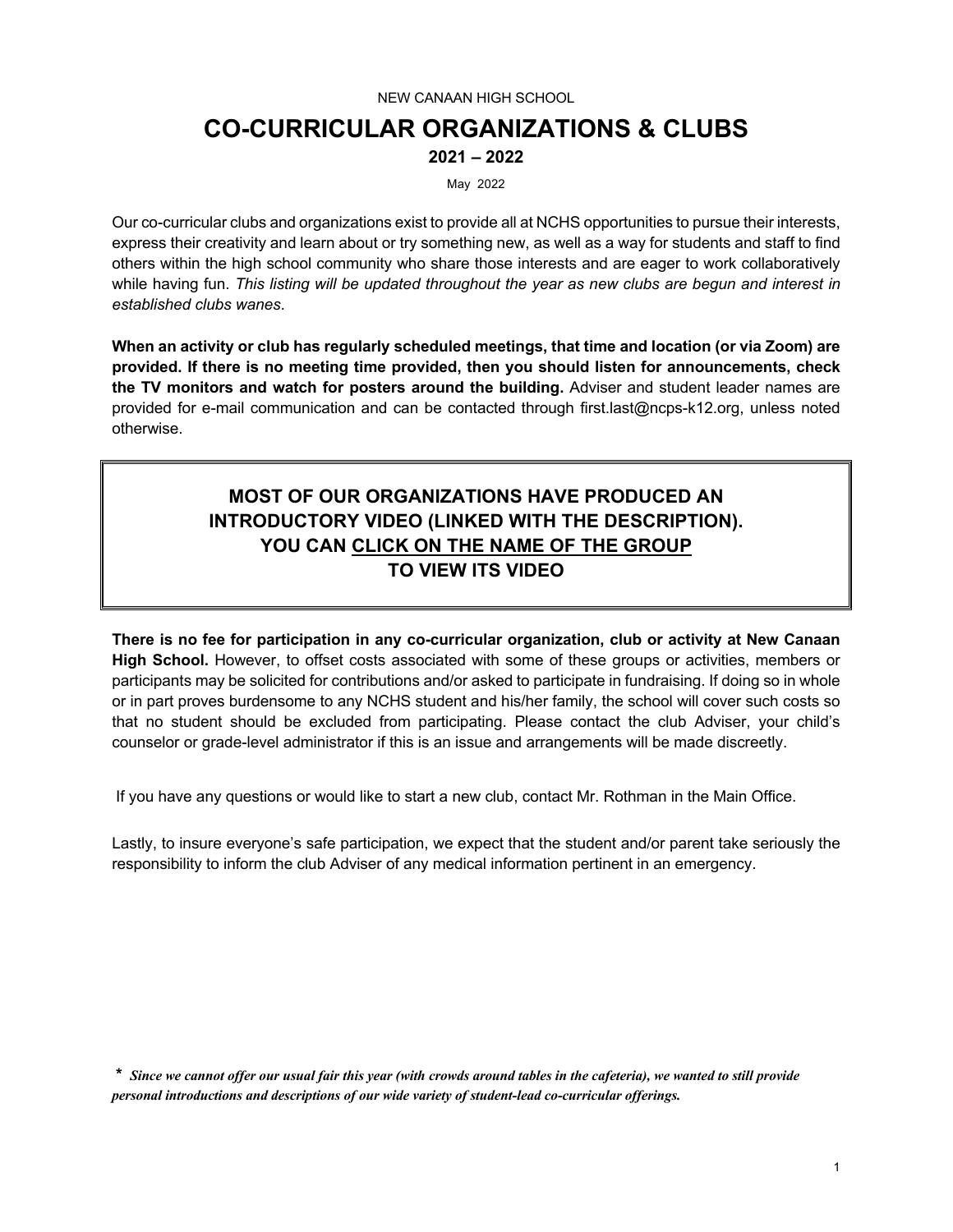This list is designed to provide you with ideas and contact information for any of the activities listed below and will be **updated regularly** as new groups form. For your convenience, it is organized into the following categories:

## **Interscholastic Academic Competition p. 3**

Debate Team Math Team Model Congress Club Model United Nations Club

## **Cultural & Personal Awareness p. 4**

*Academia Romanorum* (aka Latin Club) Building One Community Club (B1C) Chinese Club Gender Equity Club Gender Sexuality Alliance (GSA) *Le club français* Mitzvah Club

## **Interests & Hobbies p. 7**

203 Magazine Art Club Automotive Enthusiasts Baking Club Chess Club Creative Writing Club Cultural Anthropology Club Dungeons & Dragons Club Economics Club Environmental Club Family, Career & Community Leaders of America Film Club Fish Club Fishing Club Future Medical Professionals Club Hack Club Improv Club

## **Service p. 14**

Aim to Read Beads That Feed Building Bridges Club **CharitvLink** Food and Friends Letters of Love Mentors and More

## Leadership & Volunteer Opportunities **p. 17**

Police Club Student Advocates

Science Team Technology Student Association VEX Robotics Club

Nordic Club Social Justice Media and Book Club Spanish Club Stop AAPI Hate Club Stress Alleviation Club Teen Advisory Council

,io Club Linguistics Society NC Athletic Foundation Club NCHS Book Club NCHS Buddies Club Political Discussion Club Psychology Club Record Club Renewable Energy Club Rubix Club Space Club Spectator Literary Magazine Stock Club Theatre Club Top Chefs TV Broadcasting Club Unified Sport

New Canaan Green League New Canaan Neighbors Club NCHS Tips NCHS Service League of Boys (SLOBs) Stick to Change UNICEF Club WE Club

Student Coalition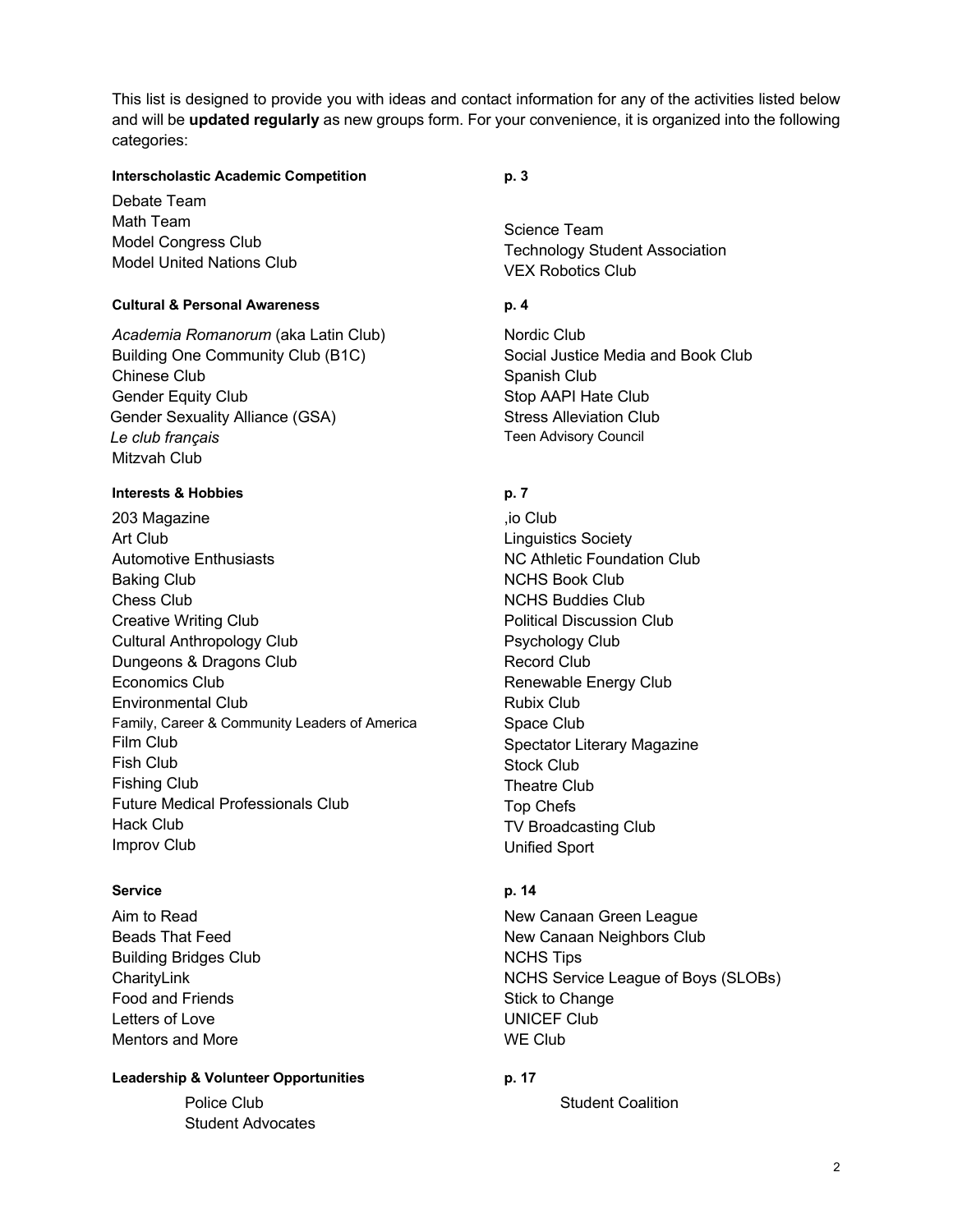#### **INTERSCHOLASTIC ACADEMIC COMPETITION**

## Debate Team

#### *Thursdays at 5:45 PM in Room 221*

*Matthew Axon, Catherine Burges, Charlie Corcoran & Caleb Scola – Co-Captains Mrs. Nancy Stevens – Coach*

The NCHS Debate team gives students the opportunity to explore current, controversial issues in politics and society, while competing in extemporaneous competitions against other high schools in the Connecticut Debate Association. Parliamentary style tournaments may be added throughout the year. Whether they're looking to overcome a fear of public speaking or perfect their rhetorical technique, members will gain valuable speaking, listening, and analytical skills in a supportive environment. For more information, please visit the Connecticut Debate Association website (ctdebate.org) or follow us on Instagram @nchsdebateteam.

#### **Math Team**

*Mondays at 2:15 in Room 205 Andy Liang, Victor Ralev, Julie Song – Captains Ms. Jennifer Lee – Advisor*

Each Monday after school, the Math Team prepares for competitions that take place on the first Wednesday of the month from October through March. The first three matches will be held virtually over Zoom. Topics change monthly. Based on performance in tryouts and prior competitions, students are then selected for A and B teams. NCHS participates in the Fairfield County Mathematics League and has qualified for competition in the Connecticut State Association of Mathematics Leagues for the past several years. We welcome students from any grade and any math class. For more information about competitions, go to fcmath.org.

#### Model Congress Club

*Wednesdays at 2:15 PM in Room 102 Praja Tickoo – President Mrs. Amy Rothschild – Advisor*

In preparation for conferences, the Powers of Congress will be reviewed, and students will simulate the writing of a bill. As a delegate, students will have the opportunity to debate, amend, and pass mock legislation. It is the expectation that members will attend one local scrimmage in the fall and one offsite conference.

#### Model United Nations Club

*Thursdays at 8:00 PM via Zoom Amelie L'Henaff, Aleena Nasruddin & Savannah Phillips – Co-Captains Mrs. Zeeshaan Arastu, Mrs. Marianne Cohen, Mrs. Allison Freeman & Mr. Paul Phillips – Advisors*

The NCHS Model United Nations Club has an active and growing membership, which meets each Monday after school to prepare for competitions at Ivy League colleges and other venues, and plans activities involving the wider high school, local and global communities. The NCHS Model UN Club will only succeed if members both enjoy themselves and succeed in achieving their personal and team goals. As such, the club positions itself within the school community as an academic "sport," with the following goals: promoting a world view that respects divergent national priorities, developing skills in research, critical thinking, persuasion, and collaboration, providing a platform for club members to compete at the highest national and international level, giving back to the school, local and international community and, ultimately, preparing members for leadership positions at college and beyond.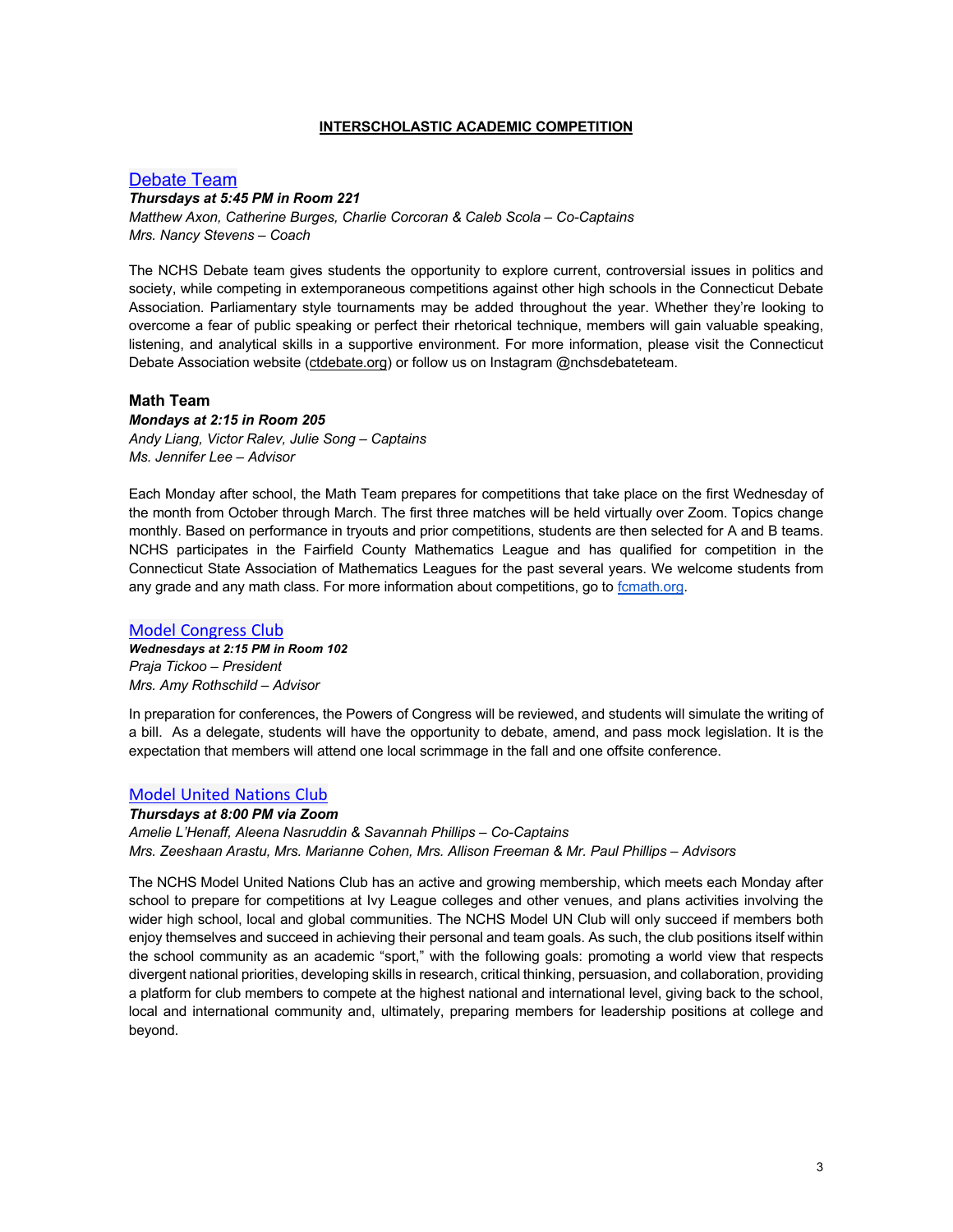#### Science Team

*Wednesdays at 2:15 in Room 207 Clara Bloom – President, Ty Kelliher – Vice President, Avery Morawa – Media Manager, Kira Titova – Events and Outreach Coordinator Mrs. Reka Cebulski – Advisor/Coach*

We talk about current science news across all science subjects, and we encourage our members to bring in news articles and talk about specific topics they're interested in. This year, we'll also do fun labs, talk about research that our own members are conducting, and attend science-related talks and events in the community.

In October, some of our team members will begin practicing representing NCHS at the National Science Bowl. Practices will be held after regular club meetings, so interest/participation in the competing team is not a requirement to be in the club.

#### **Technology Student Association**

*Tuesdays and Thursdays at 2:15 PM in Room 120 Ben Skrelunas – Student Leader Mr. Jim Zambarano – Advisor*

The Technology Student Association (TSA) fosters personal growth, leadership, and opportunities in technology, innovation, design, and engineering. Members apply and integrate science, technology, engineering and mathematics concepts through co-curricular activities, competitive events and related programs. Over the past few year we have been focused on the VEX Robotics competition.

## **VEX Robotics Team**

*Tuesday & Thursday 2:30 – 4:00 PM in Room 120 Ben Skrelunas – Current Club Leader Mr. Jim Zambarano – Coach & Manager*

VEX Robotics Club explores the various aspects of robot design for county-level to international-level competitions. Each year, VEX Robotics, Inc. releases a unique competition video that sets the stage for that year's game. Members are challenged with designing a robot that can do a set of tasks involved in that year's game. In doing so, members develop a profound set of teamwork and STEM (Science, Technology, Engineering, and Mathematics) skills that are valuable to colleges and careers beyond.

#### **CULTURAL & PERSONAL AWARENESS**

Academia Romanorum (aka Latin Club)

*Fridays at 2:10 PM, Room 115 Kira Titova & Andy Liang – Student Leaders Mrs. Cristina Corona – Advisor*

We happily invite all interested members to join the *Academy of the Romans*. Our agenda includes further explorations into the Latin language and literature, and surveys of the Roman culture and history. Through club activities like The Roman Garden, Saturnalia Celebrations, Minecraft games, and studentled presentations about classical topics they are interested in, we hope students can gain a better understanding of Roman culture and its impact on our culture and mores.

The Club is affiliated with the National Junior Classical League and The Classical Association of Connecticut. We attend the two events offered annually by ClasConn- COLT and Connecticut State Latin Day. In addition, students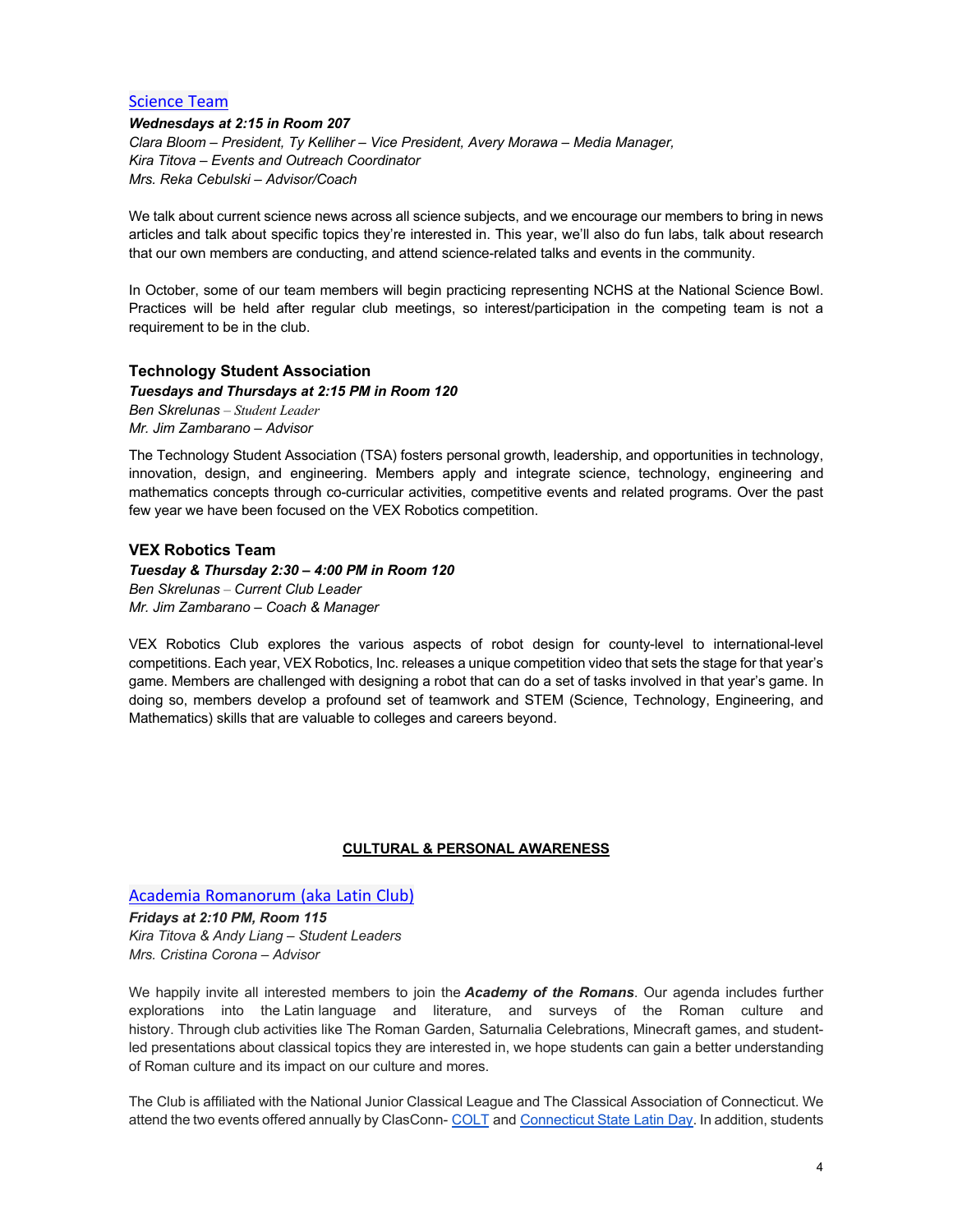can demonstrate their passion (and knowledge) in specialized topics by taking the following tests: the National Classical Etymology Exam, the National Roman Civilization Exam, and the National Mythology Exam. We will hold review sessions for these exams and work throughout the year to prepare for the CSLD. Students enrolled in the club who meet the NJCL and teachers' criteria may become members of the National Latin Honor Society.

#### **Building One Community Club (B1C)**

*Angelo Alfaro – Student Leader Mrs. Cristina Corona – Advisor*

The purpose of the Building One Community(B1C) club is to focus on helping immigrants from various countries immersed in a completely different contact culture to enhance their English speaking, writing, and listening skills for numerous reasons. Students of all levels will tutor multiple students and participate in our fundraiser by November to help donate toys and necessities for underprivileged kids. The club is an excellent opportunity for current high school students to improve their linguistic skills in either their native language or the language they're currently learning. We look forward to students from all grades who are interested in engaging within the community to participate in this unique path towards helping others!

## Chinese Club

## *Every other Wednesday at 5:00 PM via Zoom*

*Taylor Flowers & Savannah Phillips – Student Leaders Mrs. Linda Rosenthal – Advisor*

The purpose of the Chinese Club is to enrich students with aspects of Chinese culture through speaking, listening, and writing characters through various activities. Students of all levels of experience will participate in virtual seminars, where they will be expected to contribute on topics such as traditional holidays, travel, food, history etc. In addition, the Chinese Club hopes to incorporate seasonal activities, Chinese films, and guest speakers.

## **Gender Equity Club**

*Amelie L'henaff, Aleena Nasruddin & Elizabeth Reed – Student Leaders Mrs. Xiomara Brea – Advisor*

The Gender Equality Club is an after-school group that promotes gender equality by educating New Canaan High School students and providing a forum to discuss issues related to gender. We aim to establish an inclusive environment for all by building partnerships and empowering youth towards activism. Our club will primarily host weekly discussions on topics ranging from double standards in the workplace to women's empowerment in America. We will also invite monthly guest speakers to showcase inspiring women in different career fields and ask what it is like to be in male-dominated industries, host annual projects to raise money for charities, and pressure state legislatures to pass gender equality legislation on the state and national level. Join our club for a fun and insightful time!

## Gender Sexuality Alliance (GSA)

*Meetings once a month in College and Career Center (listen for announcements) Ms. Maggie Pennoyer & Ms. Bethanie Sawyer – Advisors*

The GSA is open to students of any sexual orientation who are interested in gay/lesbian/bisexual and transgender issues. It is organized to end anti-gay bias and create a positive change in the school by having a welcoming, supportive, and safe place for all students to meet and socialize, regardless of sexual orientation and gender identity. Interested students can contact the faculty advisers regarding meeting times.

## *Le club français*

*Tuesdays at 2:10 in Room 113 Ella Mihailoff, Sidonie Moutran & Maylis Pabon – Student Leaders Ms. Stephanie Kremer – Advisor*

*Le club français* aims to promote enthusiasm for the French language and Francophone culture through activities, projects, discussion, and snacks! It is open to all French students, and anyone interested in the French language and Francophone culture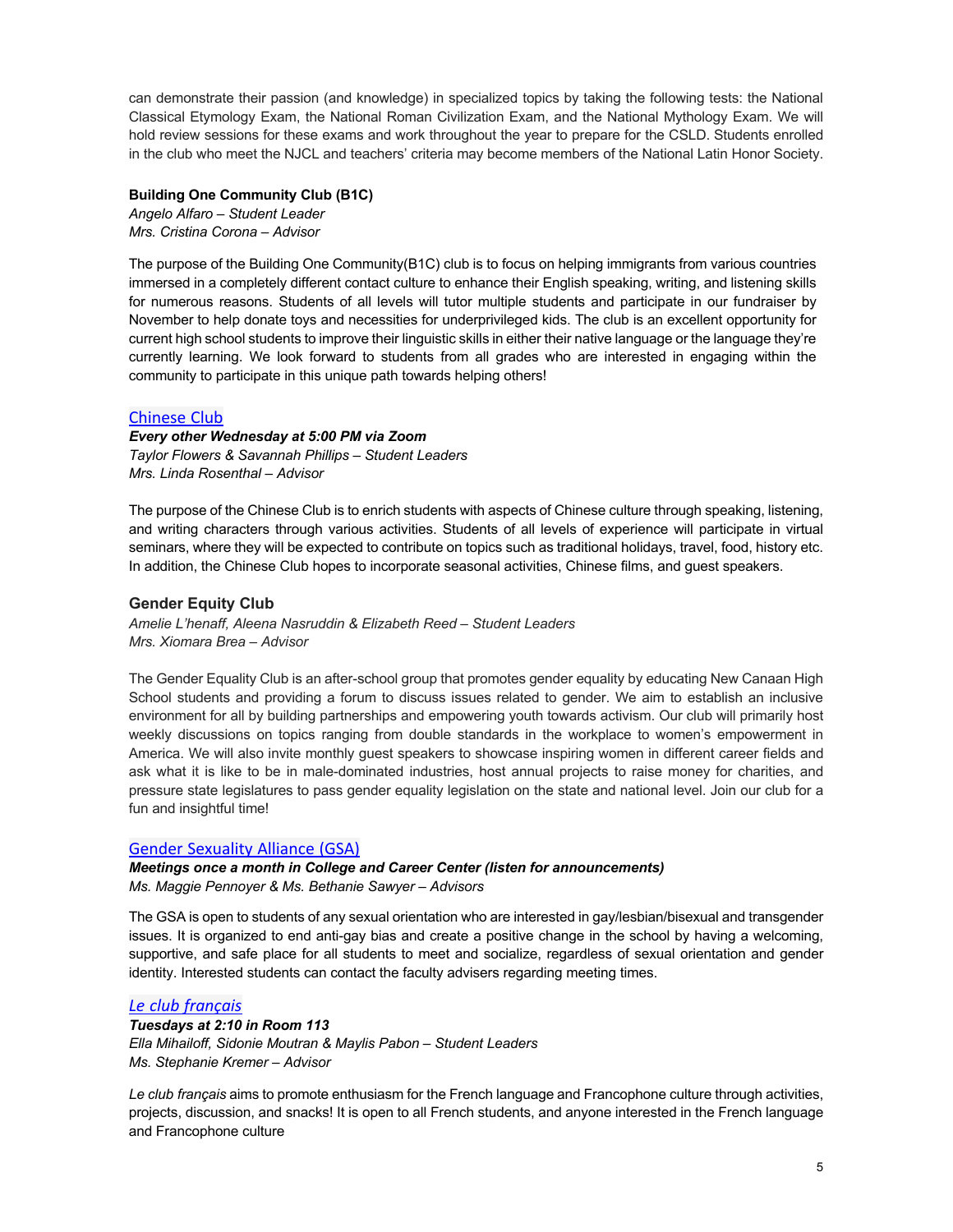## **Mitzvah Club**

*Sage Fuhrmann – Student Leader Ms. Kat Munson – Advisor*

The purpose of this club will be to get together once a month and rotate meetings in student homes. Before these meetings, we will decide on traditional Jewish food to cook together and then package and deliver them to the Waveny Care Center and to other local public servants. Since the Care Center is walking distance from the school, there won't be a transportation issue. Also, during the time we spend preparing and cooking the food, we will discuss the historical and cultural significance behind the different dishes. This creates a fun way to learn more about the Jewish culture while also working together to do a good deed and give back to the community.

## Nordic Club

# *Every other Thursday at 7:00 PM over Zoom*

*Sophia Caron & Paige Della Bitta – Student Leader Mrs. Zeeshaan Arastu – Advisor*

The Nordic Club is a place to learn specifically about the culture of Sweden, Norway, Finland, Iceland, and Denmark, or the Nordic region of Europe. We will additionally take part in activities relating to the unique aspects of these countries, including cooking distinctive recipes and possibly visiting places nearby that offer a look into Nordic culture!

## Social Justice and Media Book Club

*1st Tuesday of the month at 6:00 PM, on Zoom Elena Dashi – Student Leader Mrs. Michelle Luhtala – Adviser*

The Social Justice Book and Media Club aims to foster a community where all are welcome! We meet virtually on the first Tuesday of the month at 6PM in Zoom to identify, examine, and discuss books, movies, podcasts, articles, and other forms of media focusing on themes of social justice. Guest speakers, including authors and creators, are invited to participate in discussions.

#### **Spanish Club**

*Monday at 2:30 PM via Zoom Angelo Alfaro y Elena Dashi – Los Presidentas Dr. Lisa Arbues – Advisor* 

To give students more opportunities to experience the language and culture of the Spanish-speaking world, our members engage in cultural activities, provide peer tutoring, and participate in other activities including games, crafts, listening to Spanish music, making and eating 6Hispanic foods, and watching movies in Spanish. Membership is open to anyone who seeks a deeper understanding of the Spanish language and culture. Students can join at any time throughout the school year.

## **Stop AAPI Hate Club**

*Amy Meng – Student Leader Mrs. Kristen Brown - Advisor*

The purpose of the Stop AAPI (Asian American Pacific Islander) Hate Club is for NCHS students to learn more about Asian culture as well as the diverse cultures that their peers come from. Members will also make small Asian crafts and snacks to sell as a fundraiser for those who have been negatively affected by AAPI discrimination, which has become even more prominent with the ongoing Covid-19 pandemic.

## **Stress Alleviation Club**

*Every other Wednesday at 2:05 PM in Library Room 107 Kevin Zuo, Griffin Bramwit, Gray Tamasco, Teddy Whittaker – Student Leaders Danny Melzer – Advisor*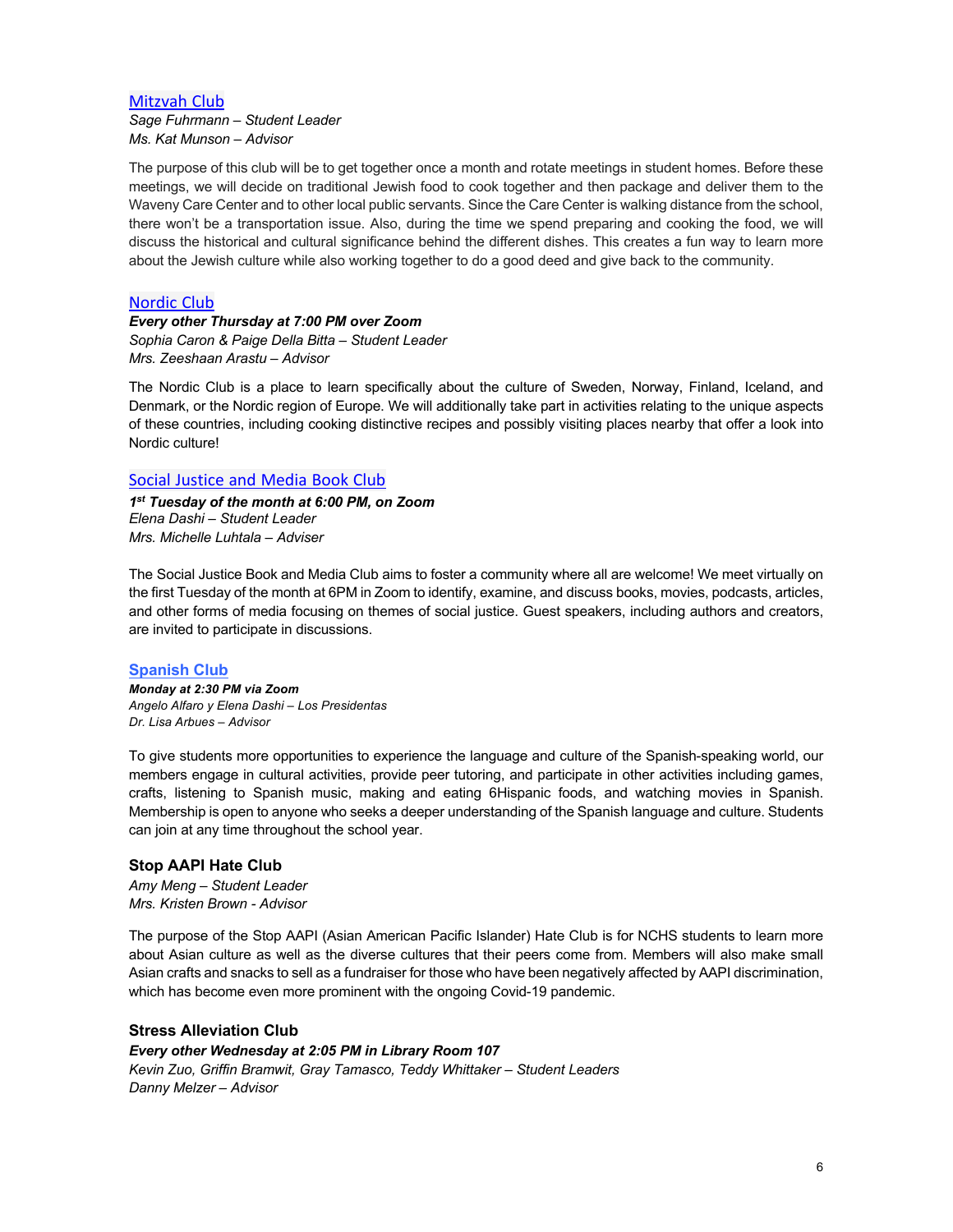Feeling stressed out? Having trouble focusing because of your big test? The Stress Alleviation Club is your solution! Our club promotes the physical, mental, and emotional wellbeing of our students through mindfulness activities such as meditation, yoga, card games, and more. Stop by room 107 in the library every other Wednesday at 2:05 to find a little more calm in your day-to-day life.

## **Teen Action Council**

*Every other Wednesday at 2:15 PM in Room 202* Skylar Lee & Nels – Student Leaders Mr. A.J. Albano - Advisor

The Teen Action Council will aim to prevent and reduce teenage substance abuse by educating parents and teens. Current students will be trained to give talks at events and in health classes, as well as plan and put together events for our community. We will work with a nonprofit called Prevention Works to work towards these initiatives and will eventually lead to specific events catered towards NCHS students and parents that will blend well with our current Health curriculum. We will meet every other Wednesday and our first meeting will be on January 12th, after school in room 202.

#### **INTERESTS & HOBBIES**

**203 Magazine**

*Tuesdays monthly at 2:15 PM in the Choir Room Amanda Stallings – Student Leader Mrs. Sarah Gleason - Advisor*

203 Magazine is the high school's student-run online magazine focusing on women's well-being in all aspects of life: fashion & beauty, health & mental wellness, sports, and pop culture. We meet together to discuss the posts for each month. Every category will have a student leader, and each participant will be required to write 1 post per month about a topic within one of these categories. We will also spotlight a woman within our school or broader community to share their personal stories and experiences that relate to women's well-being. It will allow us to spend time together writing about topics we care about and supporting each other through these next few years of life.

## **Art Club**

*Every Tuesday at 2:10 in Studio Art Room 237 Avery Morawa & Estella Trygg – Student Leaders Ms. Kimanne Core – Advisor*

Students are invited to exercise their creativity in producing student inspired original work. The time is also used for open studio for art students to use the facilities provided by the art department and for working on NCHS Gallery exhibitions. Students also choose topics for group art murals that relate to contemporary events and issues. The digital photo lab and the 2D and 3D art studios will be available for student use. The club will also be going on after school field trips to local galleries and artist's studios. Open to all students, who wish to explore A WIDE RANGE OF MEDIA: Photography, Fine Art and Craft. Students can join at any time during the school year. I you are interested in joining, email Ms. Core at kimanne.core@ncps-k12.org.

#### **Automotive Enthusiasts**.

*Gustav Neubohn – Student Leader Mr. Jim Zambarano – Advisor*

The Automotive Enthusiasts Club of New Canaan High School is a club dedicated to the appreciation and modification of street cars. We welcome car owners of any type and expertise. We meet on the first Monday of each month directly after school. The point of the club is to connect students and to help them share information. Are you trying to upgrade your intercooler and don't know where to start? Maybe one of your club mates does! At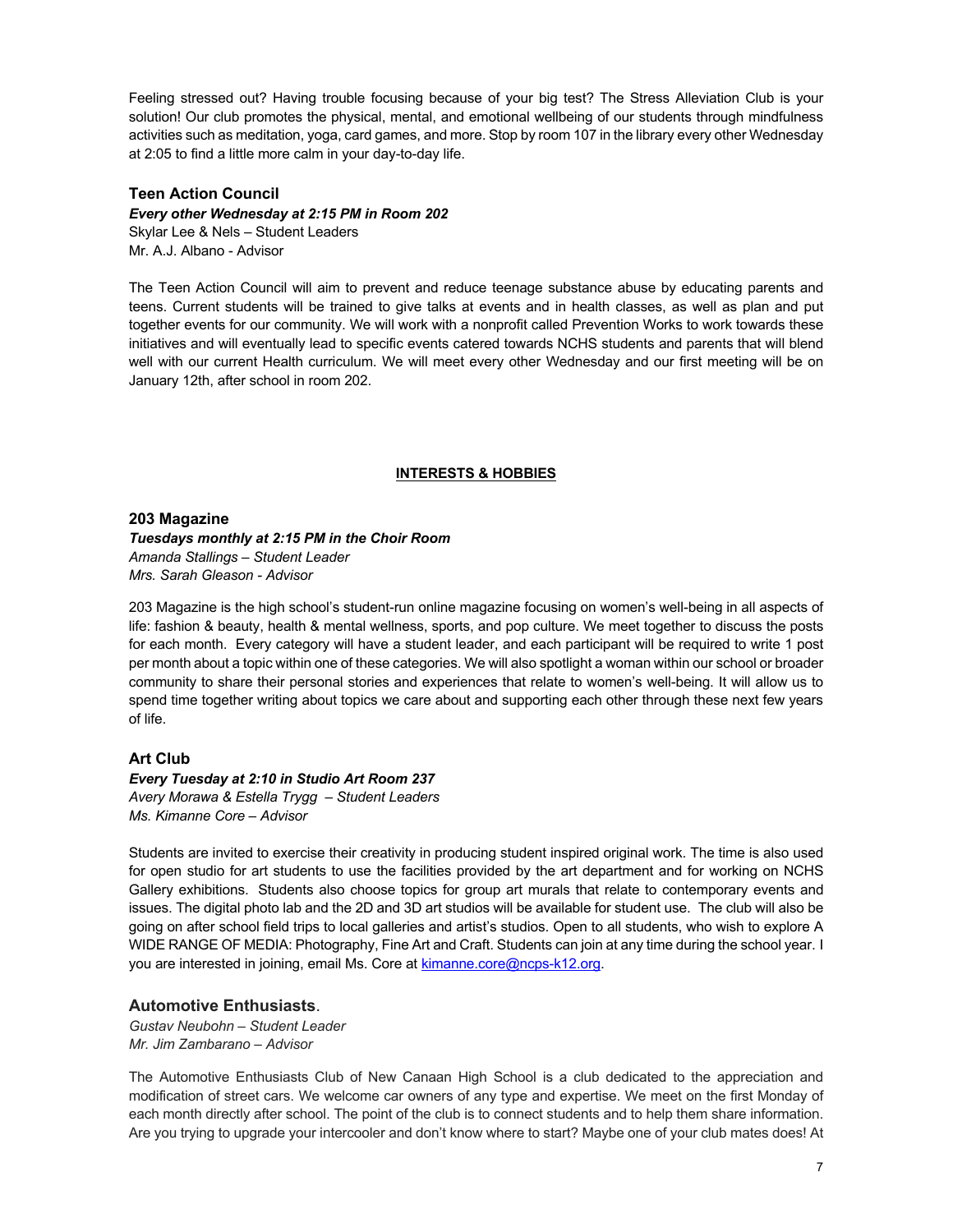the end of the year, we also host a car meet, where members can bring their cars to an agreed upon meeting point and show off any modifications and craftsmanship put into their builds.

## **Baking Club**

*Wednesdays at 2:15 PM in the Foods Lab (Room 103) Caragh Dougherty & Katherine Scripps – Student Leaders Mrs. Donna Sapienza – Advisor*

Welcome to the Baking Club! This is a club where we share new recipes and talk about them. We will talk about how or what would advance the taste to make delicious goods even better! We will also talk about where these interesting recipes come from and how they were created. We will have an occasional bake sale to raise funding so we can continue to have supplies to create our sweet treats, with things we bake in Baking Club of course! This will be a good place to experiment with baking and even learn how to bake for yourself if you are interested enough. This will also be a fun way to learn tips and tricks to bake and teach others your own special ways of baking your specialties. Then you can impress your family and friends with sweet treats or just save them all for yourself!

#### Chess Club

#### *Thursdays at 2:15 PM in the Library Ms. Megan Mabee – Advisor*

The purpose of Chess Club is to teach students different aspects of the game, from openings to mid game to endgame. We will be trying out puzzles, tactics, and will also occasionally play in tournaments within our own club. In addition to instruction, students will also play against each other in friendly matches. Students of any experience or level can feel free to join. Students interested in participating in chess club virtually this year can do so by joining club meetings through Zoom and engaging in virtual chess matches with chess club members. Contact Ms. Mabee for more information about participating virtually.

#### Creative Writing Club

*Mondays at 2:15 PM in Room 222 Matthew Doka – Student Leader Mrs. Sue Steidl – Advisor*

The Creative Writing Club aims to foster a community of writers who can support and motivate each other! They will meet on Thursday's right after school in Ms. Steidl's room and each week students will have the opportunity to receive feedback from peers and share out their work. Students can bring their laptops or notebooks and share any short stories, poems, personal narratives, play scripts, or song lyrics that they have been working on. Depending on how many people want to share we will either read aloud or do a gallery walk. Then we will have a chance to collaborate on our writing and assist each other with editing and revising. Additionally, each week a prompt or weekly challenge will be posted in the Facebook group to keep everyone writing.

**Cultural Anthropology Club** *Tuesdays at 2:05 in Room 104 Gabby Streinger - President Dr. Jonathan Schwartz - Advisor*

The Cultural Anthropology Club strives to facilitate engaging conversations about what makes life worth living within our own culture and across others, and what everyday practices- from the mundane to the extreme- reveal about people. If you're eager for an environment in which analyzing human behavior gets creative and exciting, come discuss! No prior knowledge of Anthropology nor experience in the social sciences required.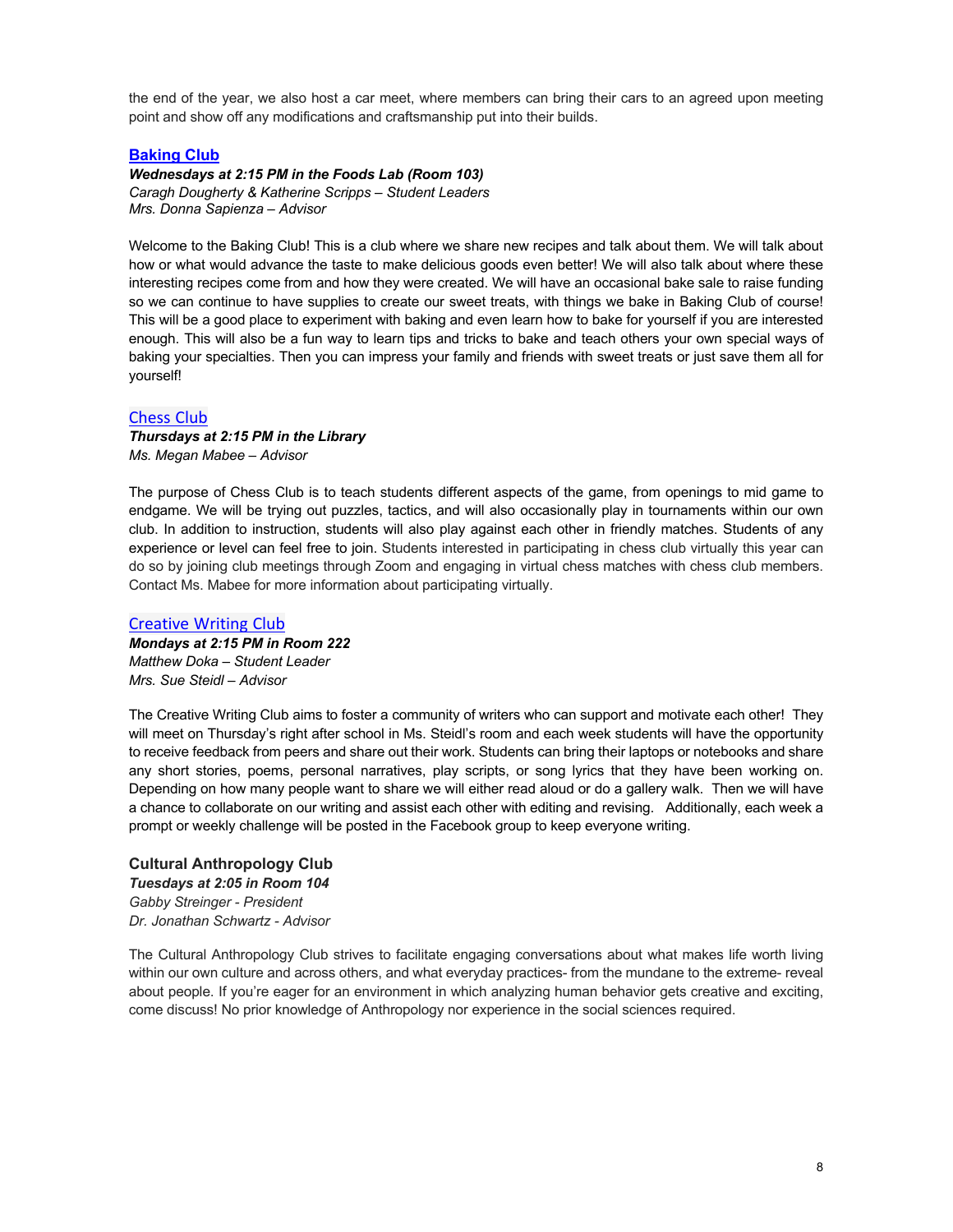## **Dungeons & Dragons Club**

*Wednesdays at 2:30 in the College & Career Center Gregory Blatt – Student Leader Mrs. Erica Schaedler – Advisor/Dungeon Master*

Dungeons and Dragons (D&D) is a tabletop roleplaying game where a group of player characters go on adventures into fantasy worlds. Their dungeon master will guide them through their adventures giving details on the world around them, helping make the world feel alive, and running encounters with dangerous enemies. During our first meeting we will go over how to create characters, review our campaign, and go through the game rules, which we will go over as we play. After that we will get into the bulk of the game where we'll start roleplaying! DND Sign Up Form

## Economics Club

*Tuesdays at 2:15 PM in room 106 Andrew Symon, Noah Kozlowski, Toby Woods – Student Leaders Mr. Mike Staffaroni – Advisor*

Economics Club is for students who are interested in learning more about the economy, business world, stock market, financial literacy, microfinance, cryptocurrency, and other related areas. Our stock market games include both club and regional competitions, we enjoy our connections to New Canaan elementary schools with our economic literacy program, our guest speakers explore a variety of topics with us, we discuss economic current events, and we are open to a variety of other related topics, activities, and competitions. It is an exciting time to learn about and understand the changes in the economies around us.

#### **Environmental Club**

*Abbie Dymon & Grace Flatow – Co-Presidents Mrs. April Kish – Advisor*

The environmental club's goal is to reduce our community's impact on climate change while spreading the word about possible solutions! We will go on trash cleanups, fundraise for California wildfires, write to politicians, and plant trees. Please let us know if you are interested! We would love to have you join us!

#### **Family, Career and Community Leaders of America (FCCLA)**

*Ellie Smith – Student Leader Ms. Kelly Zilly – Advisor*

Family, Career and Community Leaders of America (FCCLA) offers members the opportunity to expand their leadership potential and develop skills for life such as planning, goal setting, problem solving, decision making and interpersonal communication. It is centered around Family and Consumer Science education which allows for work-baked learning as well as business and industry experiences. Along with developing lifelong skills, the club also provides several other opportunities such as competing in events from fashion design, early childhood education, culinary arts, entrepreneurship, and nutrition.

For anyone interested in pursuing a career within the Family and Consumer Sciences, this is a perfect place to become familiar with the field and the aspects involved within it. The organization also provides many other opportunities such as participating in local service projects. Every year, there is also the possibility to attend National Conferences across the US and apply for one of many of their scholarships! More information can be found on their website, https://fcclainc.org/

#### Film Club

*Tuesdays 2:15 in the Film Lab (Rooms 123/124) Joey Jacobson, Pat Russo, Vica Fromzel, Rory McCarthy– Student Leaders Ms. Jennifer Sinski – Advisor*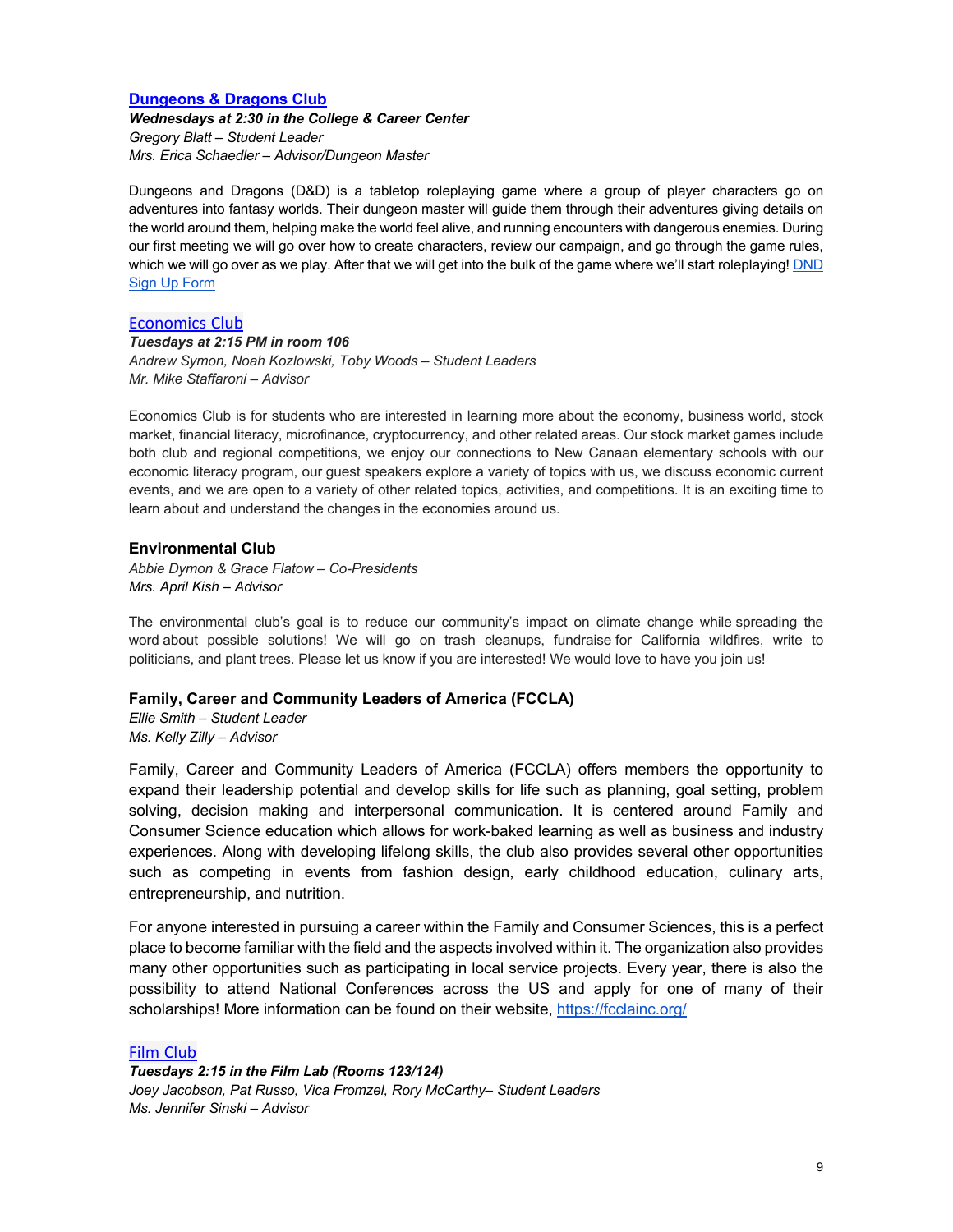The Film Club is an opportunity for any student interested in film, video production, music, and movies in general to participate in "unique film experiences" after school. Students will experience screenings, in-depth discussions and short film productions, both independent and collaborative. This could include documentaries, PSAs, music videos, narratives, animations, and much more. Later in the year, the film club works together to prepare for the annual NCHS "New Age Film Festival" in which schools from all across Fairfield County enter into a juried competition for their chance on the big screen. *All are invited to join after school. Stay alert for special movie screening announcements. Please contact Mrs. Sinski if you would like to join.*

## **Fish Club**

:

*Mondays at 2:10 PM in the Marine Room (Room 311) Youl Na – Student Leader Ms. Janel Willmott - Advisor*

The Fish Club provides fun volunteering opportunities for you to design and set up the fish tanks at the local schools or community centers. We will learn and explore many different kinds of freshwater fish and how to set up healthy and stable fish tanks. You also have the exclusive opportunity to explore very rare fish in the United States. Get into the fun of aquaculture (breeding, raising, and harvesting fish, shellfish, and aquatic plants), which is more fun than raising a dog or cat!

#### **Fishing Club**

*Tommy Goetz & Will Pepe – Student Leader Mr. Bill Doyle – Advisor*

Fishing Club will be a club that meets once a week after school to discuss and educate the student body about fishing techniques, gear, and locations. Our goal is to educate the NCHS student body about the fun of being outdoors and fishing.

#### **Future Medical Professionals Club**

*Tuesdays at 2:15 PM via Zoom Ava Fonss & Avery Morawa – Student Leaders Ms. Linda DiGiambattista – Advisor*

The Future Medical Professionals club is a new club directed toward students who are interested in pursuing careers in the medical field! We will learn about various specialties and medical school, bring in guest speakers, play fun *Kahoots,* discuss prominent issues in healthcare, and so much more! In future years, we hope to participate in volunteer work at local hospitals as well as go on trips to observe various career options. The goal of the Future Medical Professionals club is to gather a group of like-minded students who share an aspiration to work in medicine. Anyone who shares this interest is welcome to join the Future Medical Professionals club!

#### **Hack Club**

*Arnav Chaudhary – Student Leader Mr. Jim Zambarano – Advisor*

Learning to code is like gaining a superpower — turning you from a consumer of technology into a creator. Hack Club is a place where anyone can come to learn coding. We will cover everything, from web development to games to AI and everything in between. No prior coding experience is required! If you are interested, please sign up using this form. If you have any questions, please contact me at arnav.chaudhary@ncps-k12.org.

#### **Improv Club**

## *Thursdays at 2:15 PM in Room 211 Emma Cody & Maeson Wagner – Student Leaders Mrs. Darcy Smith - Advisor*

Improv is an amazing way for students to form new ideas and present them in a coherent manner, while having fun. At each meeting we play a few improv games, discuss how improv plays a role in our everyday lives, and watch improv videos!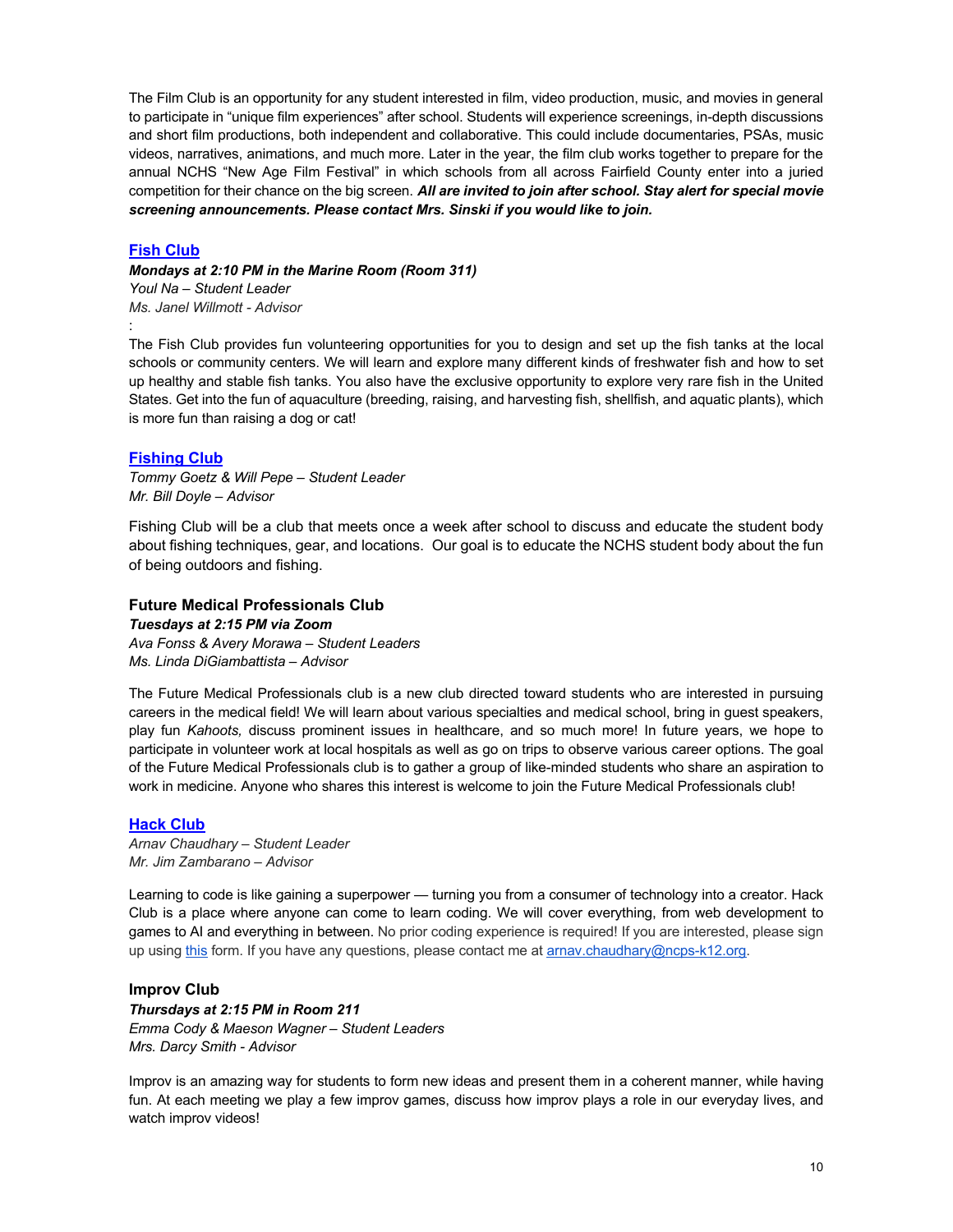## **.io Club** *Fridays at 2:15 PM in Room 215 Mason Williams – Student Leader Ms. Clare McLellan – Advisor*

.io Club is an incorporative gaming club based on the versatile .io games found on any browser on any computer. These games commonly include single or team players ranking up through points, size, or levels to become the top of the leaderboard. The variety and gimmicks of each game make the genre unique, which is why each week a priority game will be hosted with the accessible option of playing another game individually. It will be hosted at 2:05-2:30 every Friday in room 315, participants may leave at any time.

## Linguistics Society

*Wednesdays at 2:15 PM in Room 113 or via Zoom Danielle Asare & Kirs Titova – Student Leaders Mrs. Stephanie Kremer – Adviser*

Have you ever thought about how language is formed, why we pronounce words the way we do, or why certain letters have different pronunciations in different languages? Maybe you've caught yourself contemplating the purpose behind vowels and consonants or even the role of language in society! Sound intriguing? Then this club is for you! In the Linguistics Society, we hold discussions on the work of linguists who attempt to answer questions like these, while keeping ourselves entertained with linguist humor and poetry from language bots! We participate annually in the North American Computational Linguistics Open Competition (NACLO), a contest consisting of linguistic puzzles that give high school students a sneak-peek into computational linguistics, or language processing, in the 21st century. Anyone interested in language technologies or in generally exploring language further is invited to join us!

## **New Canaan Athletic Foundation Club**

*Lauren Mellas & Alexander Walther – Student Leaders Mr. Bobby Rushton – Advisor*

The New Canaan Athletic Foundation is offering an opportunity to join a team that will help inspire, inform and communicate the NCAF vision to the NC community. We are looking for students that are interested in writing, marketing, community service, public-relations, photography, graphic design, hype videos & drone footage that will provide a unique perspective into high-school athletics. We want to enhance the experience of all studentathletes by thinking of innovative ways to promote all athletes. This opportunity will provide you an opportunity to begin building a professional portfolio of your creativity and work while being a brand ambassador

## **NCHS Book Club**

*3rd Tuesday of the month at 6PM, on Zoom Ryan Whitman – Student leader Ms. Michelle Luhtala – Advisor*

New Canaan High School **Book Club** meets monthly to discuss a pre-selected book from the library collection.

## NCHS Buddies Club

*Alla Duane, Kristina Gashi, Tommy Kurz & Claire Mahoney – Student Leaders Mrs. Eileen Donellan & Ms. Suzanne Heckt – Advisors*

This is a club for NCHS students with and without special needs to get together to hang out and learn from one another. Members are devoted to helping young people with physical, intellectual, or social challenges create and maintain friendships. Club members may meet for lunch, attend school functions, go out after school, participate in activities of shared interests, etc. The group has monthly meetings during the evenings**.** If you are interested, please email the student leaders or reach out to Mrs. Donellan in the School Counseling Office (email at Eileen.Donellan@ncps-k12.org).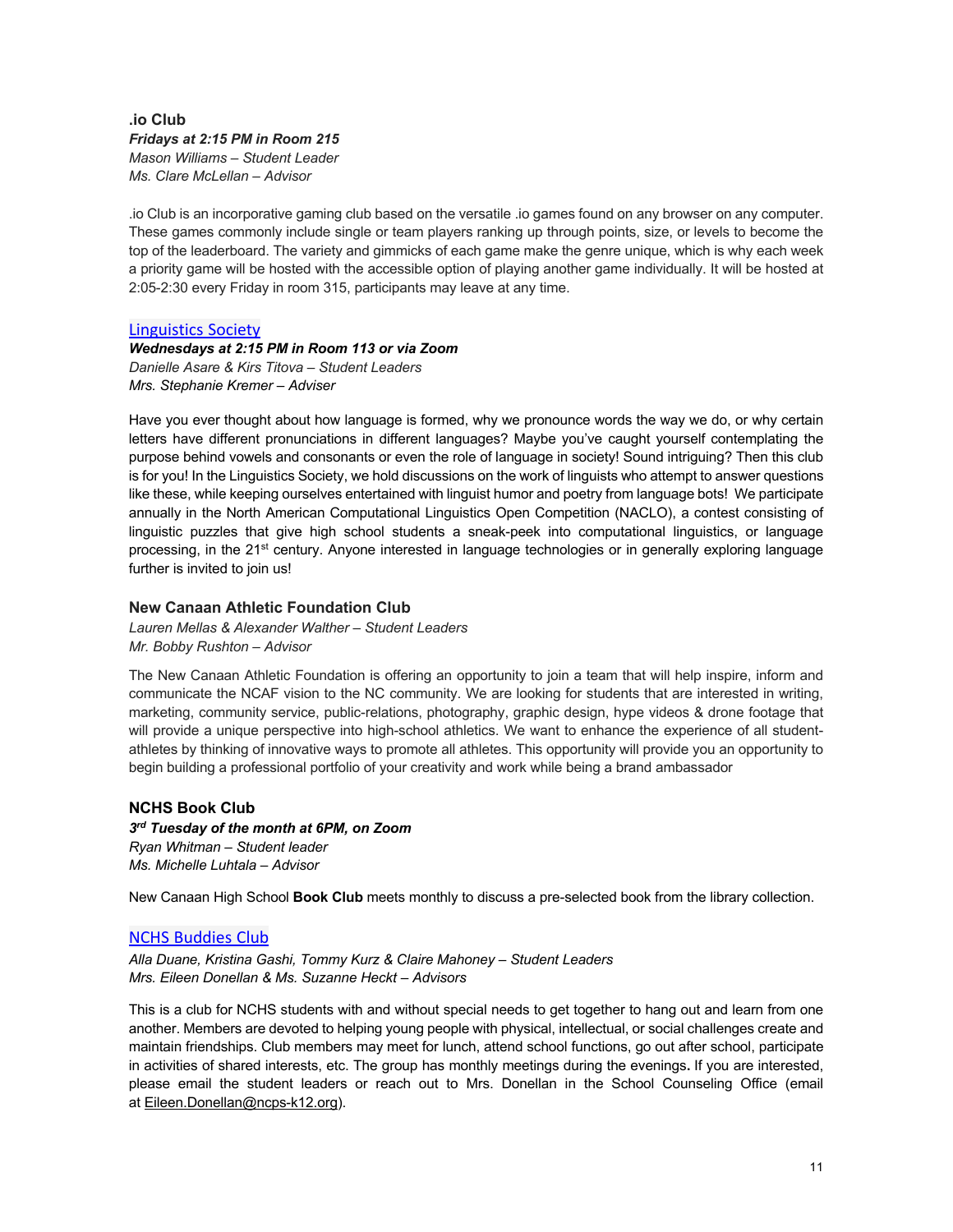## **Political Discussion Club** *Wednesdays at 7:00 PM through Zoom Milan Afshar, Jackson Easley & Sam Funk – Student Leaders Mr. Michael McAteer – Advisor*

The Political Discussion Club will be an open-minded environment in which members can share their opinions on current political issues as they continue to become more prevalent. Meetings will encompass breaking down research and information to provide everyone with a well-rounded, evidence-based background in politics. It will also allow for members to debate their current stance using this knowledge. Everyone's opinion is valid and will be accepted. Being open to sharing and listening to new ideas and differing opinions is key to a healthy understanding. If you are looking to refine your debate skills or gain a holistic background in politics (one to put on your resume) then this is the place to be. We will meet on Wednesday's from 7PM via Zoom.

#### **The Psychology Club** *Monday at 2:10 PM in Room 104 Anders Hansen & Alexa Banford - Student Leaders Dr. Jonathan Schwartz - Advisor*

Welcome to the Psychology Club! The Psychology club is a club dedicated to enriching a student's understanding of the basics of Psychology and how prevalent it has become in the world today. We will conduct weekly meetings, with activities such as Kahoots, class experiments, and class discussions. The goal of the Psychology club is to gather a group of like-minded students who share an aspiration to work in the medical / psychological field. Anyone who shares this interest is welcome to join the Psychology Club!

## **Record Club**

## *Thursdays at 2:15 PM in Room 224*

*Mia Gallo – Student Leader Mr. Aaron 'Axl' Gallo – Advisor*

It is too often that people who love music remain ignorant to the thousands of great artists and albums that go unnoticed. Music is a passion that many people in the school share. Every week, a new album will be presented. Club members would listen to the album and show up to the next meeting to engage in a deep and thoughtful about their opinions on the album. The conversations would go beyond "I liked/didn't like it" and go more in depth into the music and album as a whole: How it made us feel, how it compares to the artist's other work, what we liked, what we disliked, the pacing of it, etc. We would listen and discuss albums from all different genres/artists, old and new, and anyone can participate. The goal in the end is to expose listeners to different kinds of music.

## **Renewable Energy Club**

*Luke Huang, Amy Meng, Samuel Wang, Daryl Lavin, & Eric Huang — Student Leaders Ms. April Kish – Advisor*

Do you want more of our electricity to be generated through renewable sources? At the Renewable Energy Club, we are dedicated to promoting renewable energy by finding ways to educate and encourage New Canaan residents to adopt solar energy. During our biweekly meetings, we will also discuss technologies, renewable energy companies, and their business models. Renewable energy is one of the most important problems of our age, and promoting solar energy is one of the ways to have a significant impact on our community. This club will meet every other Friday in room 316 right after school. If you're interested, please contact Luke.huang@ncpsk12.org.

## **Rubix Club**

*Mondays at 2:10 PM in the Library Adam Sabo – Student Leader Ms. Megan Mabee – Advisor*

A place for new puzzlers and old cuber alike. This club meets afterschool every Monday from 2:10 to 2:30 in the library. You can come to learn new tricks or have competitions with friends. There are also other events like the 2x2 cube, the pyraminx and the megaminx.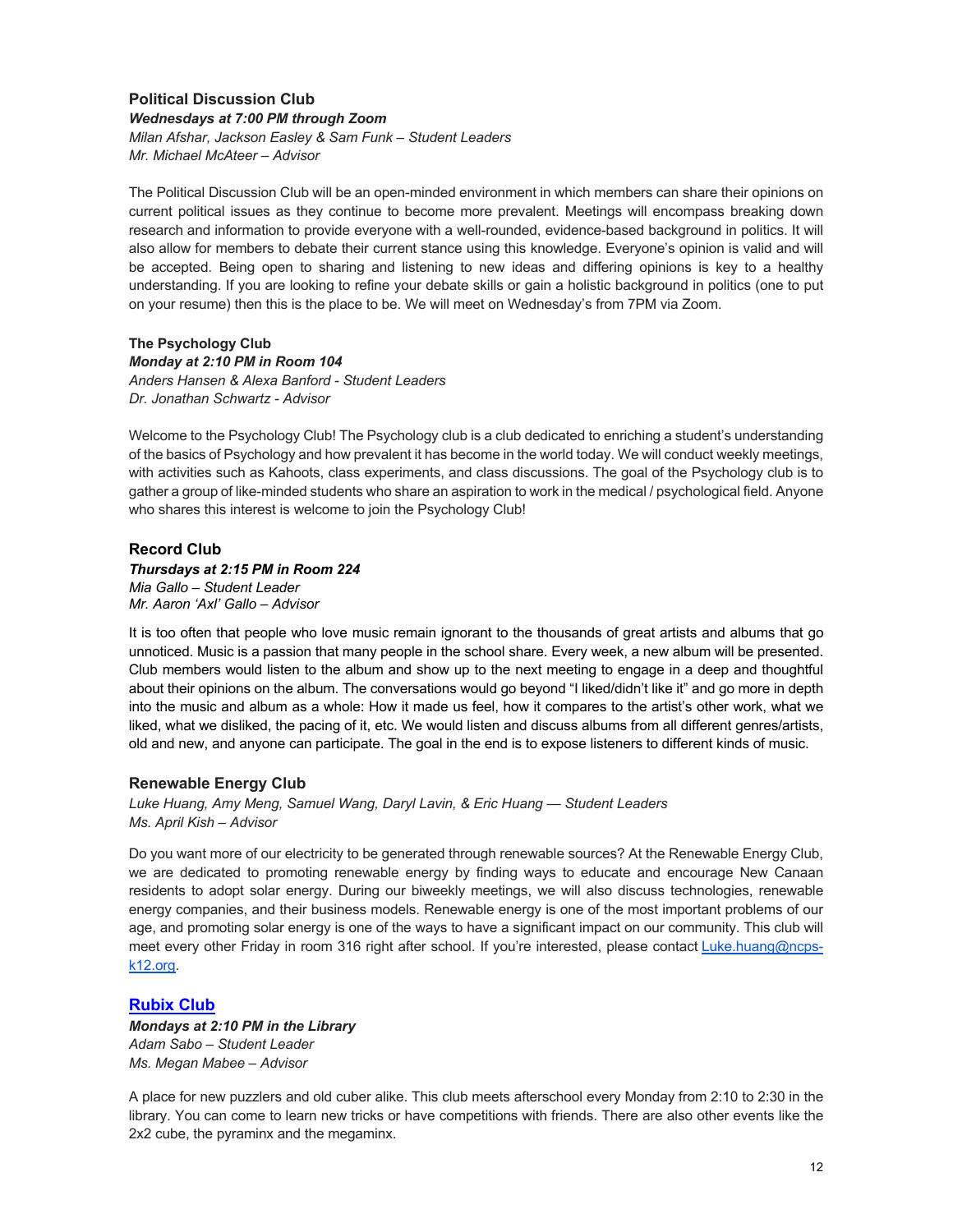## **Space Club**

#### *Fridays at 2:15 PM in Room 218 Brandon Barket – Student Leader Mr. Chris Tournas - Advisor*

The Space Club provides students interested in space and aeronautics the opportunity to learn about key principles of aerospace and rocket propulsion systems as well as giving students the opportunity to learn about and discuss latest research and new technology in regard to the growing space industry. If interested, please contact brandon.barket@ncps-k12.org for more information.

Spectator Lterary Magazine *Monday Evenings (at various members' homes) Clara Bloom & Aleena Nasruddin – Editors Ms. Maggie Hamill – Advisor*

*Spectator* is the high school's literary magazine of published student writing and artwork. This student-run organization meets weekly on Monday evenings at club members' homes throughout New Canaan to discuss submitted work. In the spring the group organizes accepted work and creates the magazine layout using *In Design*. A local publishing firm prints and binds the product for us to sell to the student body and community members. Spectator is a great opportunity for students who like writing, especially poetry and short stories, and is a wonderful opportunity to meet and converse with other students of similar interests.

## **Stock Club**

#### *Tuesdays at 2:05 PM in Room 218*

*Robert Hellmann & Colin Tiscornia – Student Leaders Mr, Chris Tournas - Advisor* 

Learn about the basics of investing by researching the best stocks within each sector of the market. Present your favorite stocks, cryptocurrencies, bonds, and more to the rest of the club. You will also have a chance to compete with the other members of the club as all of you will be given \$100,000 on a market simulator site! Winners will get potential cash prizes!

## **Theatre Club**

#### *Christopher Myers - Advisor*

The NCHS Theatre Club needs you to help create our next big production. Whether you are an actor, stage manager, technician, designer, crew member, director, or just looking for your tribe, we have a place for you. Currently, the theatre produces 3 musicals, one play, and DramaFest. DramaFest is an evening of one-act plays that is completely student driven (student playwrights, directors, designer, actors). Meetings for our club, also sometimes known as rehearsals and work sessions happen all the time! In the first year of our official club, you'll have the chance to participate in our shows, fundraisers, create our handbook, vote in our first officers, and more! Email for more information, follow us on Instagram @nchstheatre or check out our website www.newcanaanhighschooltheatre.com See you on the boards!

#### **Top Chefs**

Allie Rutigliano & Olivia Zaorski – Student Leaders Ms. Kelly Zilly - Advisor

The Top Chefs club is a fun club where students can improve their cooking skills, make new recipes, hang out with friends, and more! We will meet once or twice a month and vote on what we want to make each meeting. It can range from baked goods to dinner recipes to small healthy snacks. Students can get more comfortable in the kitchen so that if they ever need to make food for themselves, friends, or family, they're prepared. And every couple meetings we can bake something for the residents at the Waveny Care and share our baked goods! Email us to sign up: olivia.zaorski@ncps-k12.org, alessandra.rutiglian@ncps-k12.org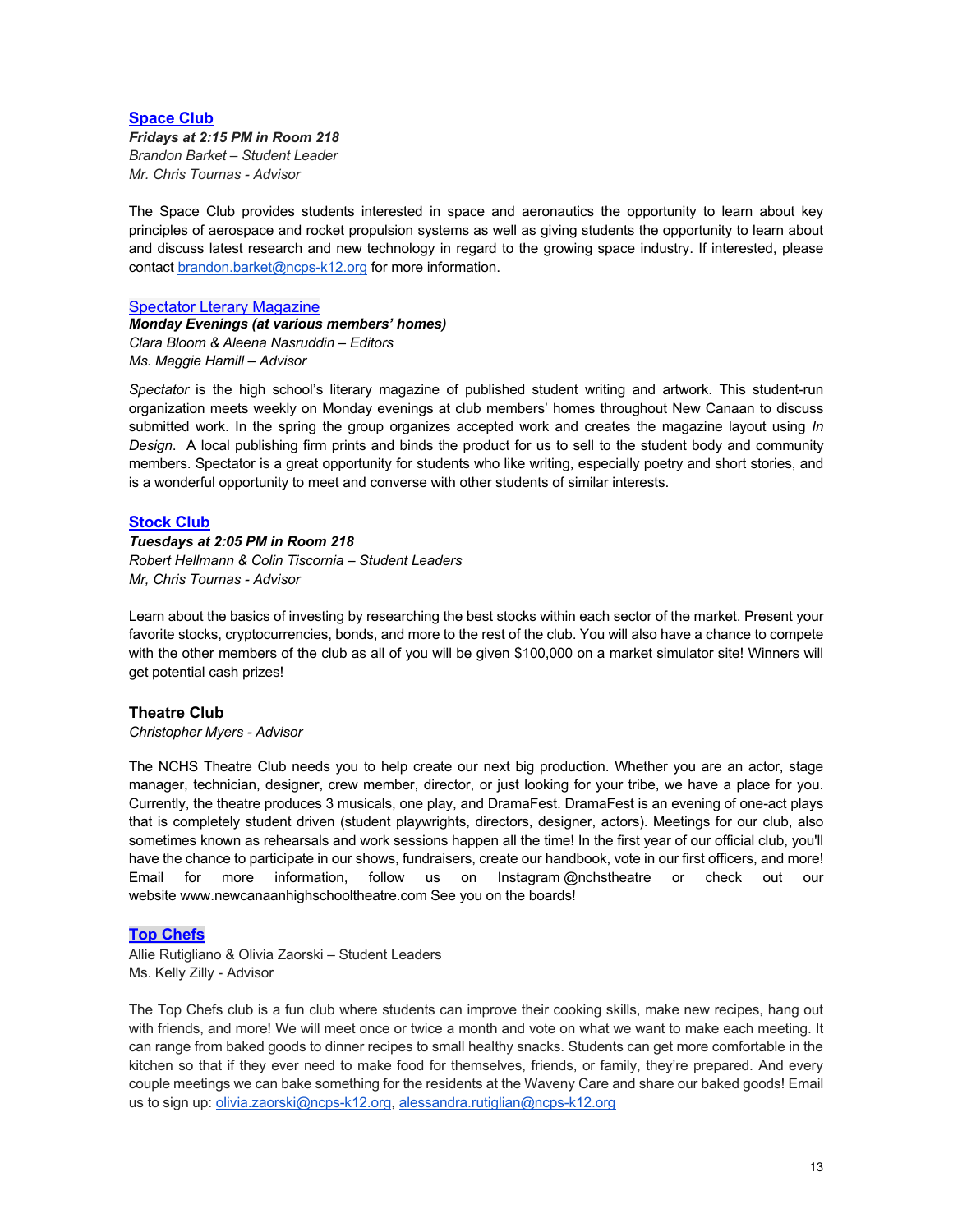## **TV Broadcasting Club** *Every Other Thursday at 2:15 in Room 119 Advanced TV Broadcasting Class - Student Leaders Mr. Roman Cebulski - NCTV Advisor & TV Broadcasting Teacher*

Ever watch your favorite shows and wonder how they're created? Have you always wanted to announce a sports game live? Or create your own podcast? Or do you just like technology and video equipment? If so, come join NCTV every other Thursday after school as they rehearse Friday's live show, The Morning Announcements, in the TV studio. Not only will you meet fun, new people, you'll get to use the state-of-the-art TV equipment while helping NCTV produce their award-winning news broadcast. On top of that, you can also help stream live events to NCTV's YouTube channel with the potential to get paid.

## **Unified Sports**

*Ms. Kim Palmer & Mrs. Priscilla Schulz - Advisors*

Unified Sports is an inclusive sports program that unites individuals with special needs with their typical peers as teammates for training, competition, and fun. You do not have to be an athlete, or even good at sports to participate. We typically play soccer in the fall and basketball in the winter but with the recent pandemic we have modified our program until it is safe again. We are currently in a competition to rack up as many miles as we can by walking together on Tuesdays from 2:10-2:50. Once possible, we will revisit team sports. If you want to have fun, meet new people, and have a positive impact with our special needs community this club is for you!!! If you are interested in participating in the fall, winter, or both, please see either Mrs. Schulz or Ms. Palmer.

## **SERVICE**

Aim To Read *Amira Massoud – Student Leader Ms. Jacquelyn Aldrich – Advisor*

Aim to Read will meet weekly and is meant for anyone who enjoys speaking, reading, and writing in other languages outside of their world language class. The goal of this club is to help kids in the New Canaan Public School district who aren't fluent in English and need homework help. These club meetings will help the kids establish strong relationships that they may struggle to find elsewhere. Overall, Aim to Read ensures that everyone gets an equal opportunity at having an amazing education while providing a friend to the kids.

## **Beads That Feed**

*Reagan Bailey, Jackie Siegel and Laurel Zaffino – Student Leaders Ms, Kat Munson - Advisor*

In Beads That Feed, students will use their skills to make all sorts of jewelry to sell and raise money for education in places outside New Canaan. The actual jewelry-making process is fun but giving back to people who may not have as strong an education as New Canaan is highly rewarding.

Building Bridges Club *Thursdays at 2:15 PM in Room 305 Kiera Mastey & Delaney Smith - Student Leaders Mrs. Reka Cebulski - Advisor.*

The Building Bridges Club provides fun, helpful STEM Experiments for K-4th graders in Stamford. This club helps high schoolers to build mentorships and provide a role model to young people facing adversity. If members cannot attend the meetings because of prior commitments, they can help build lesson plans and experiments. Reach out to Delaney.smith@ncps-k12.org for more information!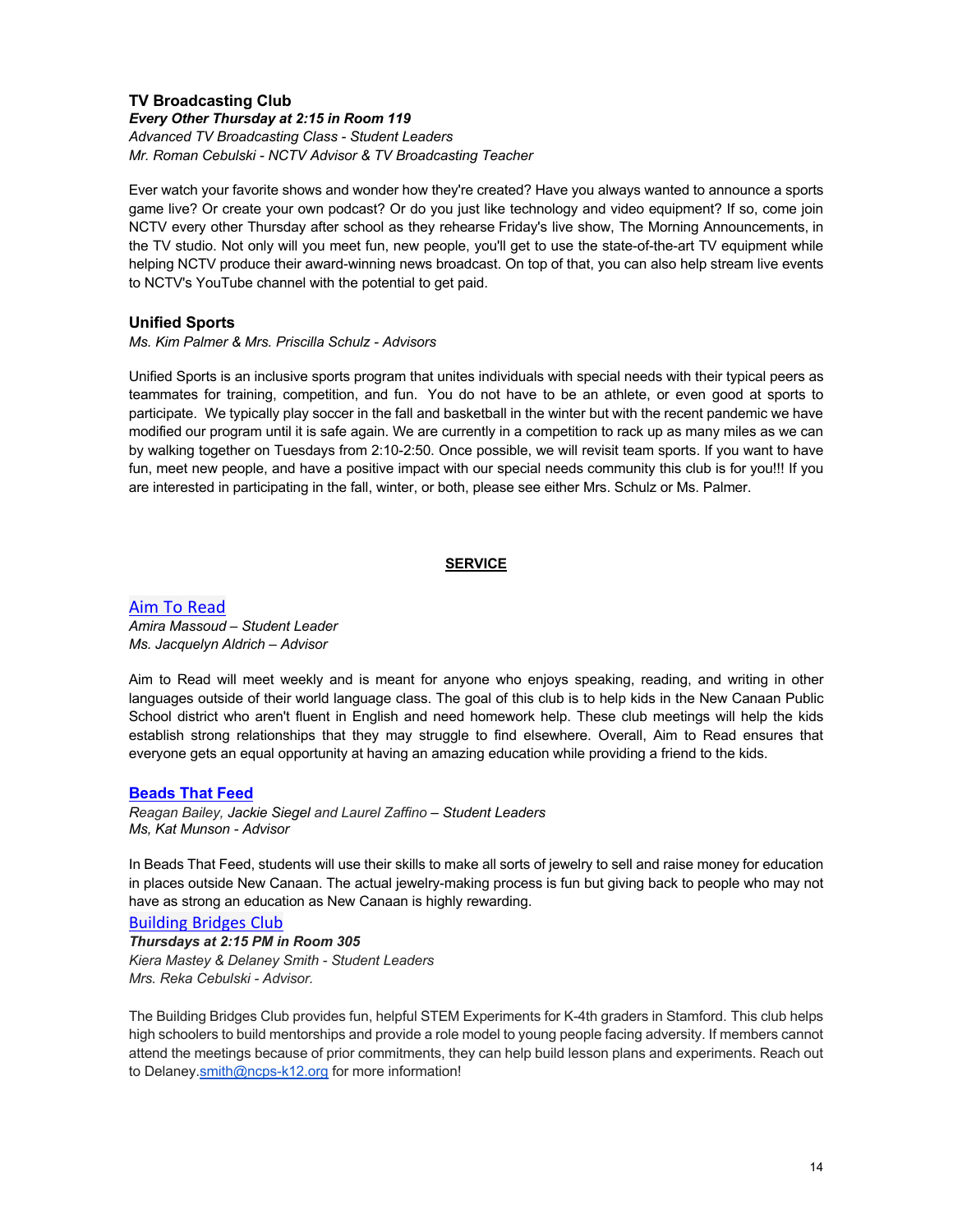## **CharityLink**

## *Tuesdays at 2:15 PM in Room 223 or via Zoom*

*Kate Fedeli, Anna Gryzmski, Claire Meli & Maeson Wagner - Co-Presidents Ms. Kristen Brown and Ms. Arri Weeks - Advisors*

CharityLink is a community service and fundraising club that works hard to improve both local and global communities. CharityLink raises funds and provides volunteer services to advance the goals of a variety of charitable organizations, such as Save the Children, Doctors Without Borders, Silver hill Hospital, and the American Cancer Society. The most popular fundraisers include the annual Coffee House, a chance for student performers to volunteer their talents on stage, and our annual teacher costume fundraiser. In addition to raising funds for good causes, CharityLink members also take direct action to help the community themselves. Service events have included Clean Your Mile, Darien Book Aid, and service at local soup kitchens. CharityLink is a great club for passionate students eager to help the community and have fun at the same time.

## **Food and Friends**

*Jack McPhillips – Student Leader Ms. Ellen Fitzpatrick – Advisor*

Food and Friends offers a great opportunity for students to interact with other students they wouldn't normally spend time with. The Club encourages teens to step out of their comfort zones and join fellow peers at lunch who are sitting alone or invite those peers to sit with them. The main purpose of Food and Friends is to ensure everyone at school has someone to sit/talk within the cafeteria during lunch. The Club meets once per month after school, and anyone who wants to spread positivity, make a difference, and meet new people are strongly encouraged to join. If interested in joining, please email jack.mcphillips@ncps-k12.org.

## **Letters of Love**

#### *Wednesdays at 2:15 PM*

*Maeve Barket & Tahlia Scherer – Student Leaders Ms. Katharine Johnson & Mrs. Megan Magilnick - Advisors*

In the Letters of Love club, members will meet to write letters to elderly people who live in care facilities and aren't able to see their loved ones often. Exacerbated by the pandemic, friends and family are not able to readily visit their loved ones. Because of this, we felt it is essential that members of our community help them to feel less alone. Merely the action of writing a kind message or sharing a few caring words, can make someone's day and put a smile on their face.

#### Mentors and More

*Lauren Doherty & Izzy Kaufman ~ Student Leaders Ms. Lindsay Reihl – Advisor*

Are you interested in working with others? Are you organized or do you have a particular academic strength? Are you looking to give back to the community? Mentors and More Club is for you. Members act as tutors/mentors for elementary and middle school aged students. Students offer tutoring in all subjects, offer support to teachers and provide a positive role model to the student with whom they work. This is a great opportunity to make a difference in the lives of others, share your skills and give something back to the community.

## **New Canaan Green League**  *Every other Wednesday at 5:30 PM Avery Cotton, Dave Hanson & Polly Parsons – Presidents Ms. Clare McLellan - Advisor*

If you're eager to learn about the environment, participate in hands-on activities and serve the community, the NCGL is the club for you! We aspire to connect students with the NC community and spread awareness about ways we can help our environment. By partnering with local beneficiary organizations, we will seek out service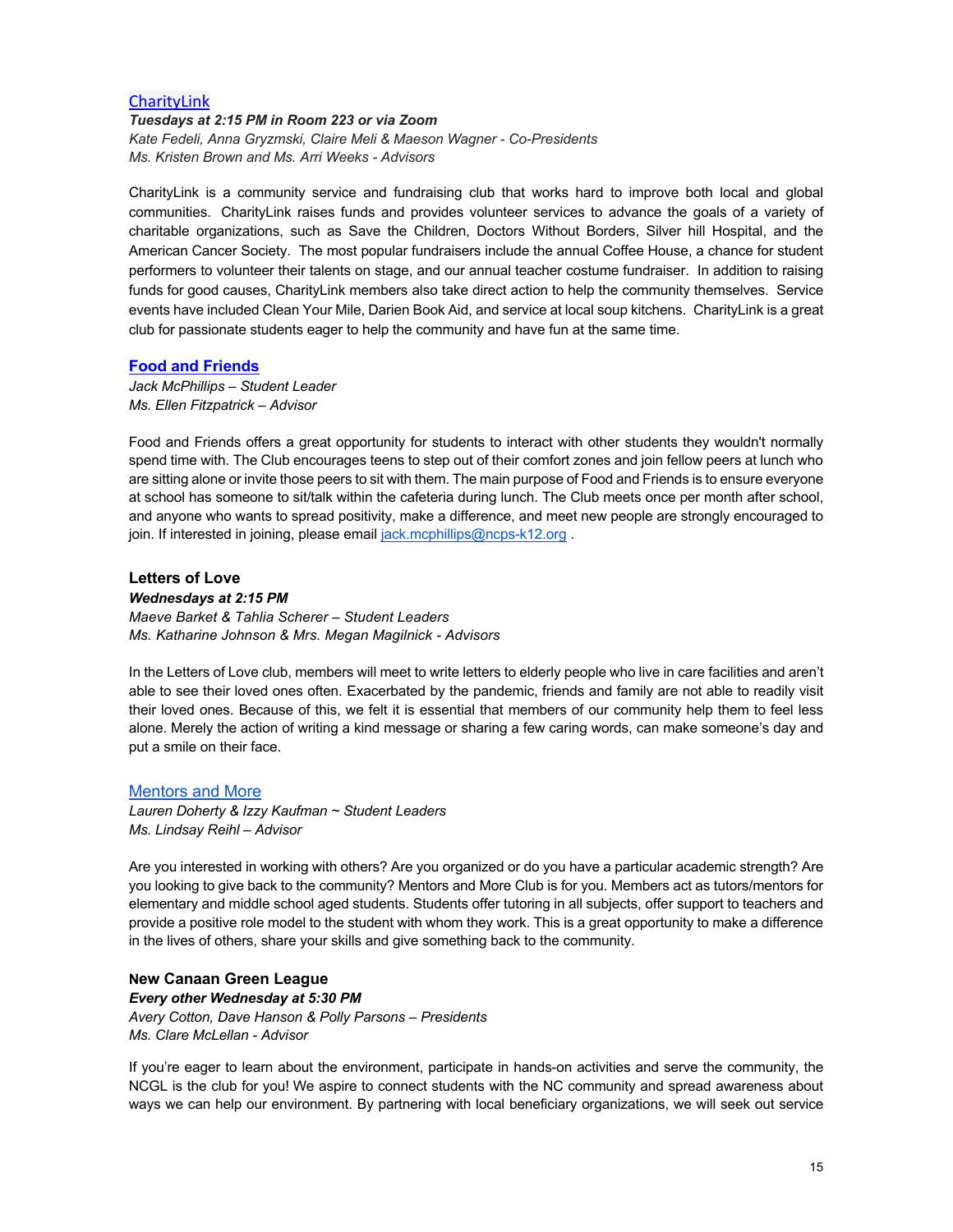opportunities and provide educational classroom experiences. The NCGL will also partner with other clubs within NCHS.

Our partnership with the New Canaan Land Trust, a local conservation organization, provides us the opportunity to engage in impactful maintenance projects, learn from guest speakers, experience Land Trust tours at hidden outdoor gems around town (including the Firefly Sanctuary) and help with rehabilitated wildlife releases!

## **New Canaan Neighbors Club**

*Isabel Cavanagh & Elizabeth McLaughlin – Student Leaders Ms. Tammy Roberts - Advisor*

Hi, we're the New Canaan Neighbors Club. We aim to provide flexible and local service opportunities for students and athletes who otherwise may not have time for other volunteer work. We want to proactively help our community by offering several activities that our members can choose from based on their schedules. Some of these activities can be completed in your own time and some as a group. We intend to work with Person to Person (a local service) for events, set up "boo" baskets for senior centers around holidays, help with the Norwalk library, and add more as we gain a footing and Covid-19 declines. Our activities will typically occur on the weekends, but each is optional and has no routine date. However, we would have a set monthly zoom meeting on weeknights to prepare and discuss the month's activities so members can have information ahead of time.

## **NCHS Tips**

*Matthew Kim, Susan Kim & Catherine Burges – Student Leaders Mr. Ari Rothman - Advisor*

NCHS Tips provides students with a new way to help out others in the school. With weekly or biweekly releases club members will be able to share some of their unique strategies and lessons learned about the high school experience. Our goal is to try to pool the collective knowledge of the school into a medium that is a quick and helpful read. Keeping mind that high schoolers are, in general, busy people, there will be a focus on keeping the sections light and manageable for all students. During planning meetings everyone will have a chance to voice what they want to write about in the coming weeks. To find out more about the club visit nchstips.com.

## **New Canaan High School Service League of Boys (SLOBs)**

*Charlie Corcoran & Charlie Mehos – Co-Presidents Mr. Ari Rothman – Advisor*

New Canaan Service League of Boys (New Canaan SLOBs) is an organization working to foster the parent-son relationship in a philanthropic organization committed to community service, leadership development and education. It is an organization of parents and sons who join together in service and educational endeavors to foster community responsibility as well as strengthen the parent-son relationship.

#### **Stick to Change**

Ellie O'Hare – Student Leader Mr. Ari Rothman – Advisor

Join the new "Stick to Change" club to combine your love of art and activism in order to promote social change and support charities for designated causes! By creating and designing a new sticker each month for a new cause, the Stick to Change club helps raise money for charities while synchronously promoting awareness for the cause by showcasing the sticker's design around town! Use your creativity to better the world and Stick to Change!

#### **UNICEF Club**

*Every other Tuesday at 2:15 PM in Room 204/205 Malec Nahas & Zane Warren – Student Leaders Ms. Lindsay Reihl - Advisor*

UNICEF is a non-profit organization dedicated to reaching out to disadvantaged children in the world's toughest places to help them meet their basic needs and to expand their opportunities to help them reach their full potential.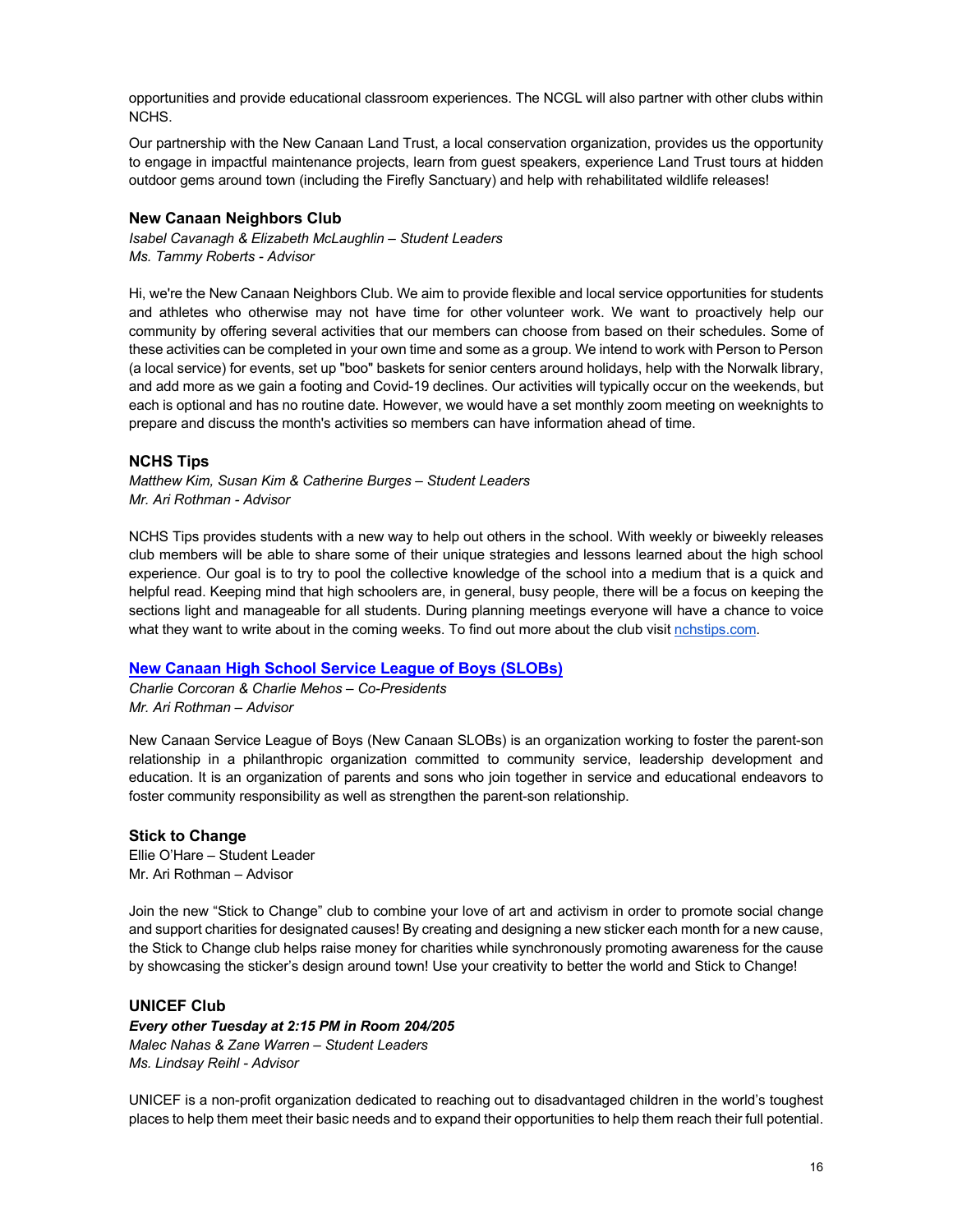The UNICEF club will meet once every 2 weeks to discuss where and how to support UNICEF in their mission to better the lives of millions of kids.

## WE Club

## *Fridays at 2:15 PM in Room 223 Ankita Kuttichirayil & Ava Taylor – Student Leaders Mr. Evan Remley – Advisor*

This club correlates with a program called WE. This program is goal oriented and follows a four step process in which first, club members explore topics related to a real-world challenge or opportunity. Second, members develop a plan to implement their service-learning project including one local and one global action. Thirdly, members implement their action plan and finally, members present the results of their service-learning initiatives.

#### **LEADERSHIP & VOLUNTEER OPPORTUNITIES**

#### **Police Club**

*Officer Geoff Lambert – Advisor*

Students are invited to experience the training Police Officers go through to achieve their certification. Students will learn about law enforcement issues and aspects of police work including accident investigation, radar, search and seizure, tasers, local enforcement issues and also have an opportunity for hands-on training. Tours will be offered at the Police Department and at area judicial court buildings. Students will also have an opportunity to volunteer with our Officers in the community.

## Student Advocates

#### *Every other Tuesday at 2:15 PM; exact dates and location TBD*

*Ms. Rachel Hartong, Mrs. Erica Schaedler – Advisors*

The mission of Student Advocates is to create a more positive school culture by working with peers in a variety of ways in order to support emotional and social growth and break down social barriers. Our goal is to increase school unity and pride, build individual student confidence and help create a respectful school environment in which all students feel connected and supported. Student Advocates have been an integral part of several projects within the school that have aimed to benefit school culture and encourage mutual respect, including Names Can Hurt, PACT, Freaky Friday, Gratitude Cards, Palentines, the All-School Picnic and various eighth grade transition activities. If you are interested in joining Student Advocates, please sign up using this link: Student Advocates Sign Up Form